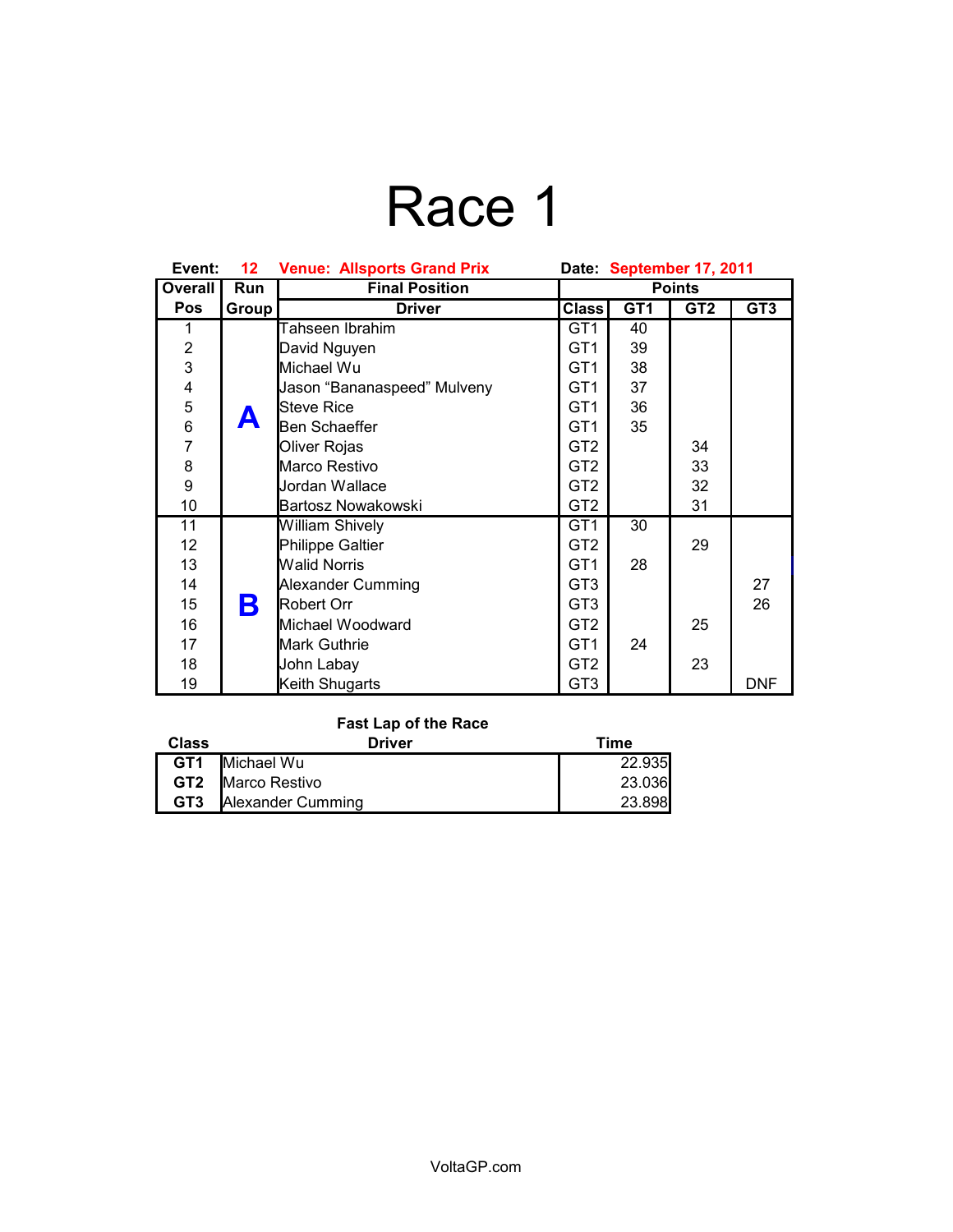# Race 2

| Event:                  | 12         | <b>Venue: Allsports Grand Prix</b><br>Date: September 17, 2011 |                 |                 |                 |                 |
|-------------------------|------------|----------------------------------------------------------------|-----------------|-----------------|-----------------|-----------------|
| Overall                 | <b>Run</b> | <b>Final Position</b>                                          | <b>Points</b>   |                 |                 |                 |
| <b>Pos</b>              | Group      | <b>Driver</b>                                                  | <b>Class</b>    | GT <sub>1</sub> | GT <sub>2</sub> | GT <sub>3</sub> |
|                         |            | Michael Wu                                                     | GT <sub>1</sub> | 40              |                 |                 |
| $\overline{2}$          |            | Tahseen Ibrahim                                                | GT <sub>1</sub> | 39              |                 |                 |
| 3                       |            | <b>Steve Rice</b>                                              | GT <sub>1</sub> | 38              |                 |                 |
| $\overline{\mathbf{4}}$ |            | David Nguyen                                                   | GT <sub>1</sub> | 37              |                 |                 |
| 5                       |            | Marco Restivo                                                  | GT <sub>2</sub> |                 | 36              |                 |
| 6                       |            | Jason "Bananaspeed" Mulveny                                    | GT1             | 35              |                 |                 |
| $\overline{7}$          |            | Oliver Rojas                                                   | GT2             |                 | 34              |                 |
| 8                       |            | Bartosz Nowakowski                                             | GT <sub>2</sub> |                 | 33              |                 |
| 9                       |            | <b>William Shively</b>                                         | GT1             | 32              |                 |                 |
| 10                      |            | <b>Philippe Galtier</b>                                        | GT <sub>2</sub> |                 | 31              |                 |
| 11                      |            | Jordan Wallace                                                 | GT <sub>2</sub> |                 | 30              |                 |
| 12                      | Β          | Walid Norris                                                   | GT <sub>1</sub> | 29              |                 |                 |
| 13                      |            | Alexander Cumming                                              | GT3             |                 |                 | 28              |
| 14                      |            | <b>Mark Guthrie</b>                                            | GT <sub>1</sub> | 27              |                 |                 |
| 15                      |            | Robert Orr                                                     | GT <sub>3</sub> |                 |                 | 26              |
| 16                      |            | John Labay                                                     | GT <sub>2</sub> |                 | 25              |                 |
| 17                      |            | Michael Woodward                                               | GT <sub>2</sub> |                 | 24              |                 |

#### **Fast Lap of the Race**

| <b>Class</b>    | <b>Driver</b>              | Time   |
|-----------------|----------------------------|--------|
|                 | <b>GT1</b> Tahseen Ibrahim | 22.746 |
|                 | <b>GT2 Oliver Rojas</b>    | 23.041 |
| GT <sub>3</sub> | Alexander Cumming          | 23.749 |